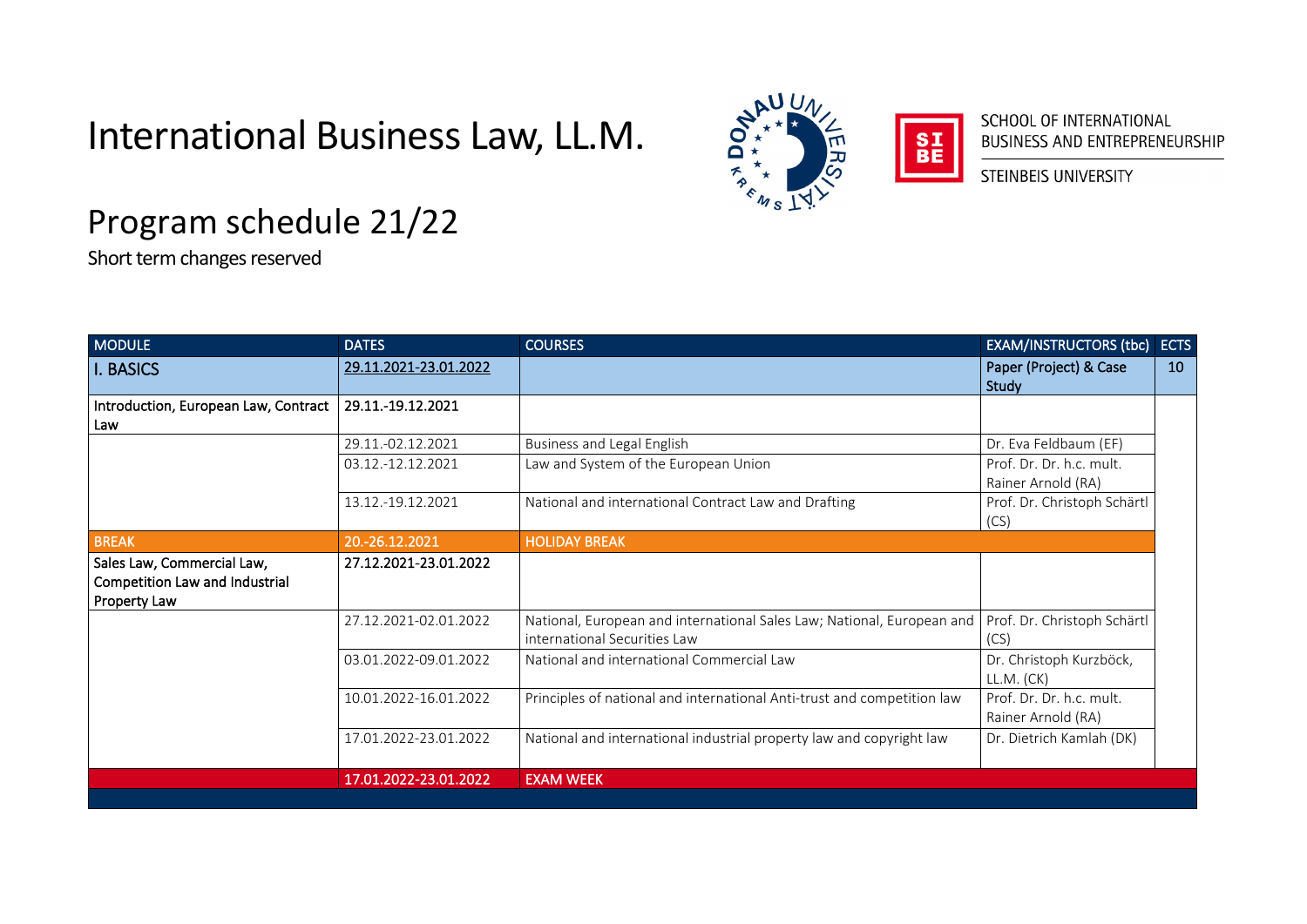| <b>MODULE</b>                                                 | <b>DATES</b>                 | <b>COURSES</b>                                                   | <b>EXAM/INSTRUCTORS (tbc) ECTS</b>                                             |                 |
|---------------------------------------------------------------|------------------------------|------------------------------------------------------------------|--------------------------------------------------------------------------------|-----------------|
| <b>II. CORPORATE LAW, M&amp;A</b>                             | 24.01.2022-20.03.2022        |                                                                  | Paper (Projekt) &<br>Falllösung / Case Study<br>inkl. SE                       | 10              |
| Corporate Law I                                               | 24.01.-20.02.2022<br>4 WEEKS |                                                                  | Prof. DDr. Thomas Ratka,<br>LL.M. (TR); Mag. Stefan<br>Knotzer (SK)            |                 |
| Corporate Law II                                              | 21.02.-20.03.2022            |                                                                  |                                                                                |                 |
|                                                               | 21.02. 2022- 7.03. 2022      | Transnational Mergers and Acquisitions                           | Dr. Christoph Kurzböck,<br>LL.M. (CK)                                          |                 |
|                                                               | 8.03.2022-14.03.2022         | Corporate Governance & Compliance                                | Prof. Dr. Dr. h.c. mult.<br>Rainer Arnold (RA)                                 |                 |
|                                                               | 14.03.2022-20.03.2022        | Insolvency Law                                                   | Maike Tallen                                                                   |                 |
|                                                               | 14.03.2022-20.03.2022        | <b>EXAM WEEK</b>                                                 |                                                                                |                 |
| <b>III. PUBLIC ECONOMIC LAW &amp;</b><br><b>SPECIAL TOPIC</b> | 21.03.-15.05.2022            |                                                                  | Paper (Project) & Case<br>Study                                                | 10 <sup>°</sup> |
| <b>Public Economic Law</b>                                    | 21.03.-10.04.2022            | National and international economic law & development programmes | Prof. Dr. Dr. h.c. mult.<br>Rainer Arnold (RA)                                 |                 |
| <b>BREAK</b>                                                  | 11.-18.04.2022               | <b>HOLIDAY BREAK</b>                                             |                                                                                |                 |
| <b>Special Topics</b>                                         | 19.04.-15.05.2022            |                                                                  |                                                                                |                 |
|                                                               | 19.04.-25.04.2022            | Tax Law<br>Corporate Tax Law                                     | Prof. Dr. Thomas Grädler<br>(TG)                                               |                 |
|                                                               | 26.04.-01.05.2022            | Capital Markets Law                                              | Dr. Markus Lange (ML)                                                          |                 |
|                                                               | 02.05.2022-15.05.2022        | Labour Law                                                       | Dr. Maximilian Koschker,<br>LL.M. (MK) / Dr. Christoph<br>Kurzböck, LL.M. (CK) |                 |